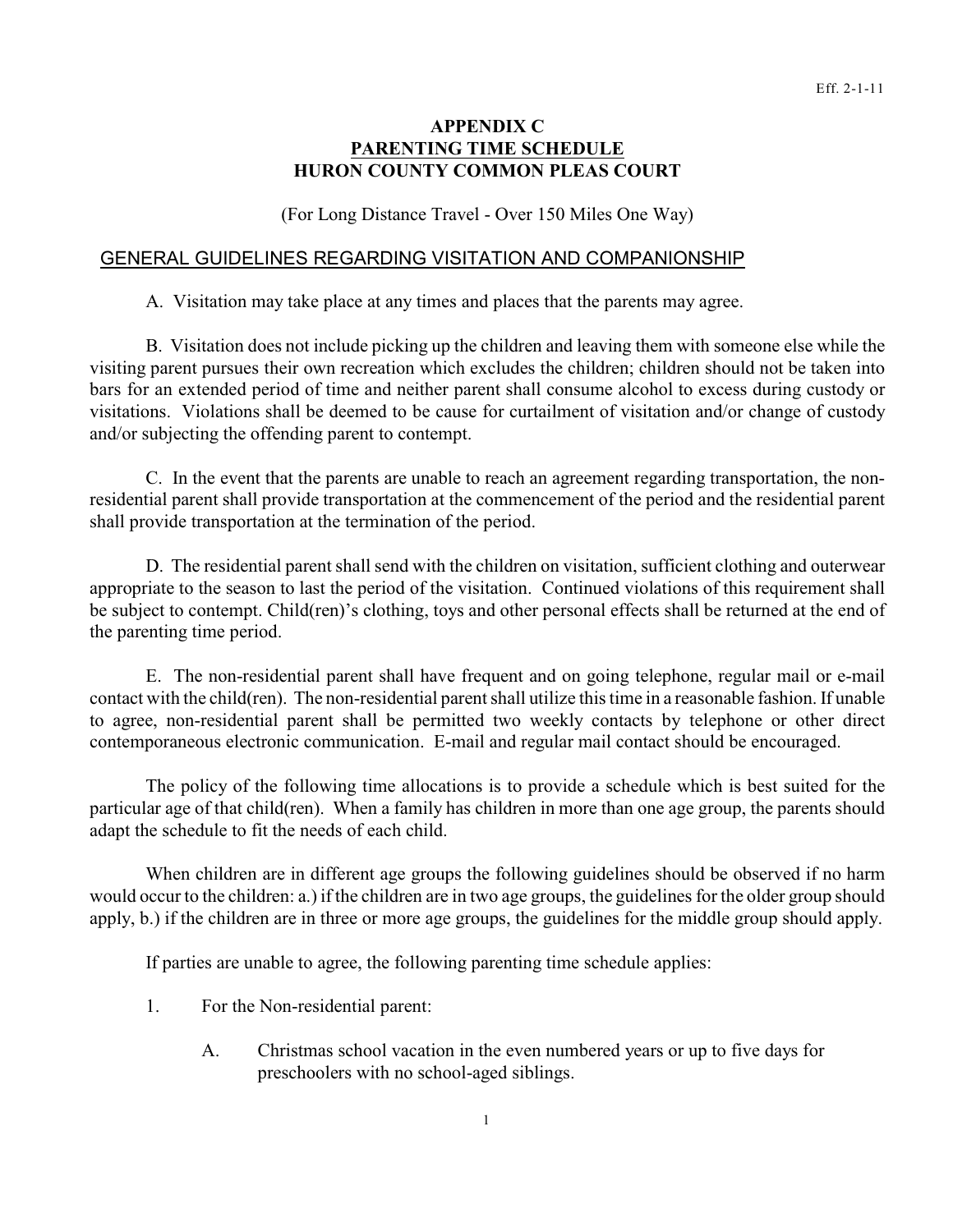- B. Easter school vacation in the odd numbered years or up to five days for preschoolers with no school-aged siblings.
- C. One-half of the school summer vacation. Summer school necessary for the children to pass to the next grade must be attended. Must notify the residential parent as to the arrangements by May 1.
	- 1. The parties can determine which half they prefer.
	- 2. If the parties cannot agree, in the even numbered years, the first half of the summer vacation shall be spent at the non-residential home with the second half of the summer vacation at the residential home, and the opposite in the odd numbered years.
	- 3. Unless the parties agree otherwise, responsibility for transportation costs for summer and Easter or Christmas vacations shall be shared, with the nonresidential parent paying the cost of transportation to begin the visitation, and the residential parent paying the cost of transportation for the return of the children at the end of the visitation.
	- 4. Children and residential parent must be allowed to communicate by telephone once a week. Calling party shall bear the expense, and should alternate.
	- 5. A general itinerary should be provided the residential parent if any part of the vacation will be spent away from the non-residential parent's home.
- D. Additional Visitation
	- 1. The residential parent shall be notified at least two days in advance of any time the non-residential parent will be in the area and is desirous of a visitation period.
	- 2. A once-a-month weekend visit to the non-residential home will be permitted if the time the child is traveling does not exceed three hours one way.
		- a. The residential parent must be notified at least one week in advance.
		- b. The transportation cost shall be the responsibility of the nonresidential parent.
		- c. Father's Day or Mother's Day can always be spent with the appropriate parent.